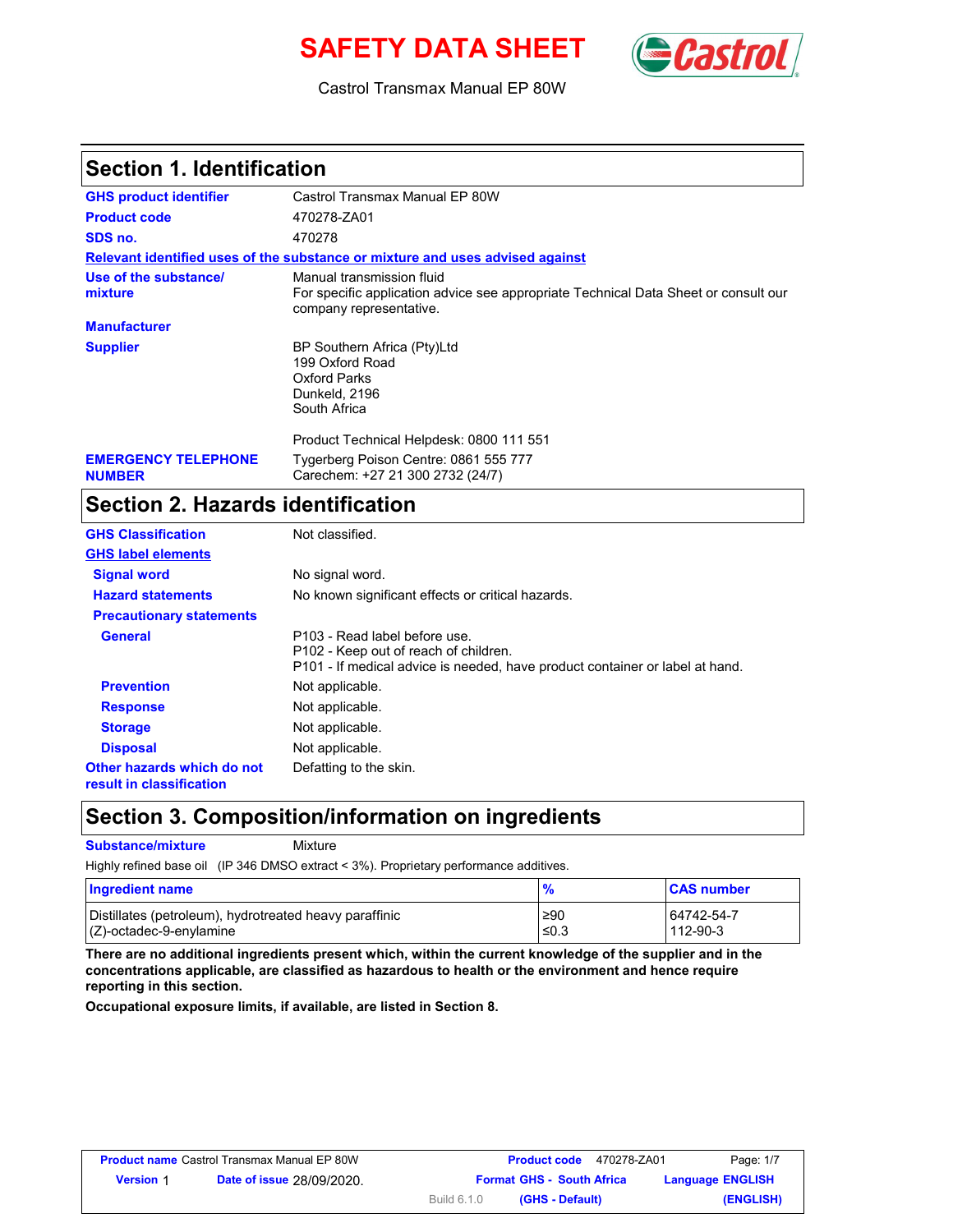### **Section 4. First aid measures**

#### **Eye contact Skin contact Inhalation Ingestion Description of necessary first aid measures Most important symptoms/effects, acute and delayed** See Section 11 for more detailed information on health effects and symptoms. **Protection of first-aiders** If inhaled, remove to fresh air. Get medical attention if symptoms occur. Do not induce vomiting unless directed to do so by medical personnel. Get medical attention if symptoms occur. Wash skin thoroughly with soap and water or use recognised skin cleanser. Remove contaminated clothing and shoes. Wash clothing before reuse. Clean shoes thoroughly before reuse. Get medical attention if symptoms occur. In case of contact, immediately flush eyes with plenty of water for at least 15 minutes. Eyelids should be held away from the eyeball to ensure thorough rinsing. Check for and remove any contact lenses. Get medical attention. No action shall be taken involving any personal risk or without suitable training.

|                            | Indication of immediate medical attention and special treatment needed, if necessary |
|----------------------------|--------------------------------------------------------------------------------------|
| <b>Specific treatments</b> | No specific treatment.                                                               |
| <b>Notes to physician</b>  | Treatment should in general be symptomatic and directed to relieving any effects.    |

### **Section 5. Firefighting measures**

| <b>Extinguishing media</b>                               |                                                                                                                                                                                                   |
|----------------------------------------------------------|---------------------------------------------------------------------------------------------------------------------------------------------------------------------------------------------------|
| <b>Suitable</b>                                          | In case of fire, use foam, dry chemical or carbon dioxide extinguisher or spray.                                                                                                                  |
| <b>Not suitable</b>                                      | Do not use water jet.                                                                                                                                                                             |
| <b>Specific hazards arising</b><br>from the chemical     | In a fire or if heated, a pressure increase will occur and the container may burst.                                                                                                               |
| <b>Hazardous thermal</b><br>decomposition products       | Combustion products may include the following:<br>carbon oxides $(CO, CO2)$ (carbon monoxide, carbon dioxide)                                                                                     |
| <b>Special precautions for fire-</b><br>fighters         | No action shall be taken involving any personal risk or without suitable training.<br>Promptly isolate the scene by removing all persons from the vicinity of the incident if<br>there is a fire. |
| <b>Special protective</b><br>equipment for fire-fighters | Fire-fighters should wear positive pressure self-contained breathing apparatus<br>(SCBA) and full turnout gear.                                                                                   |

### **Section 6. Accidental release measures**

|                                                      | Personal precautions, protective equipment and emergency procedures                                                                                                                                                                                                                                                                                                                                |
|------------------------------------------------------|----------------------------------------------------------------------------------------------------------------------------------------------------------------------------------------------------------------------------------------------------------------------------------------------------------------------------------------------------------------------------------------------------|
| For non-emergency<br>personnel                       | No action shall be taken involving any personal risk or without suitable training.<br>Evacuate surrounding areas. Keep unnecessary and unprotected personnel from<br>entering. Do not touch or walk through spilt material. Put on appropriate personal<br>protective equipment. Floors may be slippery; use care to avoid falling.                                                                |
| For emergency responders                             | If specialised clothing is required to deal with the spillage, take note of any<br>information in Section 8 on suitable and unsuitable materials. See also the<br>information in "For non-emergency personnel".                                                                                                                                                                                    |
| <b>Environmental precautions</b>                     | Avoid dispersal of spilt material and runoff and contact with soil, waterways, drains<br>and sewers. Inform the relevant authorities if the product has caused environmental<br>pollution (sewers, waterways, soil or air).                                                                                                                                                                        |
| Methods and material for containment and cleaning up |                                                                                                                                                                                                                                                                                                                                                                                                    |
| <b>Small spill</b>                                   | Stop leak if without risk. Move containers from spill area. Absorb with an inert<br>material and place in an appropriate waste disposal container. Dispose of via a<br>licensed waste disposal contractor.                                                                                                                                                                                         |
| Large spill                                          | Stop leak if without risk. Move containers from spill area. Prevent entry into sewers,<br>water courses, basements or confined areas. Contain and collect spillage with non-<br>combustible, absorbent material e.g. sand, earth, vermiculite or diatomaceous earth<br>and place in container for disposal according to local regulations. Dispose of via a<br>licensed waste disposal contractor. |

|                  | <b>Product name Castrol Transmax Manual EP 80W</b> | <b>Product code</b>              | 470278-ZA01 | Page: 2/7               |
|------------------|----------------------------------------------------|----------------------------------|-------------|-------------------------|
| <b>Version 1</b> | <b>Date of issue 28/09/2020.</b>                   | <b>Format GHS - South Africa</b> |             | <b>Language ENGLISH</b> |
|                  |                                                    | Build 6.1.0<br>(GHS - Default)   |             | (ENGLISH)               |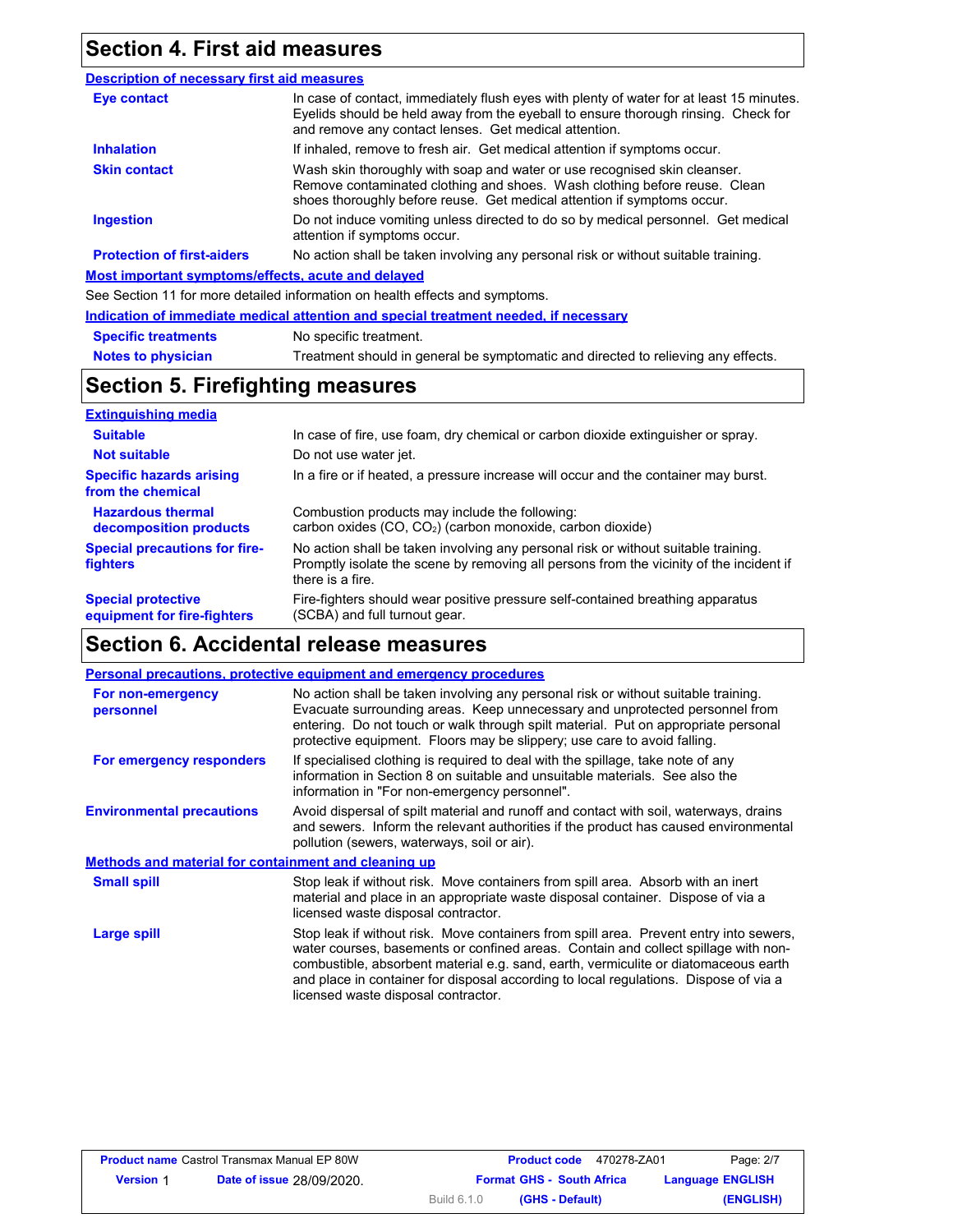## **Section 7. Handling and storage**

| <b>Precautions for safe handling</b>             |                                                                                                                                                                                                                                                                                                                                                                                                                                                                                                                                                                                                |
|--------------------------------------------------|------------------------------------------------------------------------------------------------------------------------------------------------------------------------------------------------------------------------------------------------------------------------------------------------------------------------------------------------------------------------------------------------------------------------------------------------------------------------------------------------------------------------------------------------------------------------------------------------|
| <b>Protective measures</b>                       | Put on appropriate personal protective equipment (see Section 8).                                                                                                                                                                                                                                                                                                                                                                                                                                                                                                                              |
| <b>Advice on general</b><br>occupational hygiene | Eating, drinking and smoking should be prohibited in areas where this material is<br>handled, stored and processed. Wash thoroughly after handling. Remove<br>contaminated clothing and protective equipment before entering eating areas. See<br>also Section 8 for additional information on hygiene measures.                                                                                                                                                                                                                                                                               |
| <b>Conditions for safe storage</b>               | Store in accordance with local regulations. Store in original container protected from<br>direct sunlight in a dry, cool and well-ventilated area, away from incompatible<br>materials (see Section 10) and food and drink. Keep container tightly closed and<br>sealed until ready for use. Store and use only in equipment/containers designed for<br>use with this product. Containers that have been opened must be carefully resealed<br>and kept upright to prevent leakage. Do not store in unlabelled containers. Use<br>appropriate containment to avoid environmental contamination. |
| <b>Not suitable</b>                              | Prolonged exposure to elevated temperature                                                                                                                                                                                                                                                                                                                                                                                                                                                                                                                                                     |

## **Section 8. Exposure controls/personal protection**

### **Control parameters**

**Occupational exposure limits**

| Ingredient name                                        | <b>Exposure limits</b>                                                                                                     |
|--------------------------------------------------------|----------------------------------------------------------------------------------------------------------------------------|
| Distillates (petroleum), hydrotreated heavy paraffinic | <b>ACGIH TLV (United States).</b><br>TWA: 5 mg/m <sup>3</sup> 8 hours. Issued/Revised:<br>11/2009 Form: Inhalable fraction |

Whilst specific OELs for certain components may be shown in this section, other components may be present in any mist, vapour or dust produced. Therefore, the specific OELs may not be applicable to the product as a whole and are provided for guidance only.

| <b>Recommended monitoring</b><br>procedures       | If this product contains ingredients with exposure limits, personal, workplace<br>atmosphere or biological monitoring may be required to determine the effectiveness<br>of the ventilation or other control measures and/or the necessity to use respiratory<br>protective equipment. Reference should be made to appropriate monitoring<br>standards. Reference to national guidance documents for methods for the<br>determination of hazardous substances will also be required.                                                                                                                                                                                                                                                                                                                                                                                                                                                                                                                           |
|---------------------------------------------------|---------------------------------------------------------------------------------------------------------------------------------------------------------------------------------------------------------------------------------------------------------------------------------------------------------------------------------------------------------------------------------------------------------------------------------------------------------------------------------------------------------------------------------------------------------------------------------------------------------------------------------------------------------------------------------------------------------------------------------------------------------------------------------------------------------------------------------------------------------------------------------------------------------------------------------------------------------------------------------------------------------------|
| <b>Appropriate engineering</b><br><b>controls</b> | Provide exhaust ventilation or other engineering controls to keep the relevant<br>airborne concentrations below their respective occupational exposure limits.<br>All activities involving chemicals should be assessed for their risks to health, to<br>ensure exposures are adequately controlled. Personal protective equipment should<br>only be considered after other forms of control measures (e.g. engineering controls)<br>have been suitably evaluated. Personal protective equipment should conform to<br>appropriate standards, be suitable for use, be kept in good condition and properly<br>maintained.<br>Your supplier of personal protective equipment should be consulted for advice on<br>selection and appropriate standards. For further information contact your national<br>organisation for standards.<br>The final choice of protective equipment will depend upon a risk assessment. It is<br>important to ensure that all items of personal protective equipment are compatible. |
| <b>Environmental exposure</b><br>controls         | Emissions from ventilation or work process equipment should be checked to ensure<br>they comply with the requirements of environmental protection legislation. In some<br>cases, fume scrubbers, filters or engineering modifications to the process equipment<br>will be necessary to reduce emissions to acceptable levels.                                                                                                                                                                                                                                                                                                                                                                                                                                                                                                                                                                                                                                                                                 |
| <b>Individual protection measures</b>             |                                                                                                                                                                                                                                                                                                                                                                                                                                                                                                                                                                                                                                                                                                                                                                                                                                                                                                                                                                                                               |
| <b>Hygiene measures</b>                           | Wash hands, forearms and face thoroughly after handling chemical products, before<br>eating, smoking and using the lavatory and at the end of the working period.<br>Appropriate techniques should be used to remove potentially contaminated clothing.<br>Wash contaminated clothing before reusing. Ensure that eyewash stations and<br>safety showers are close to the workstation location.                                                                                                                                                                                                                                                                                                                                                                                                                                                                                                                                                                                                               |
| <b>Eye protection</b>                             | Safety glasses with side shields.                                                                                                                                                                                                                                                                                                                                                                                                                                                                                                                                                                                                                                                                                                                                                                                                                                                                                                                                                                             |
| <b>Skin protection</b>                            |                                                                                                                                                                                                                                                                                                                                                                                                                                                                                                                                                                                                                                                                                                                                                                                                                                                                                                                                                                                                               |

|                  | <b>Product name Castrol Transmax Manual EP 80W</b> |                    | <b>Product code</b>              | 470278-ZA01 | Page: 3/7               |
|------------------|----------------------------------------------------|--------------------|----------------------------------|-------------|-------------------------|
| <b>Version 1</b> | <b>Date of issue 28/09/2020.</b>                   |                    | <b>Format GHS - South Africa</b> |             | <b>Language ENGLISH</b> |
|                  |                                                    | <b>Build 6.1.0</b> | (GHS - Default)                  |             | (ENGLISH)               |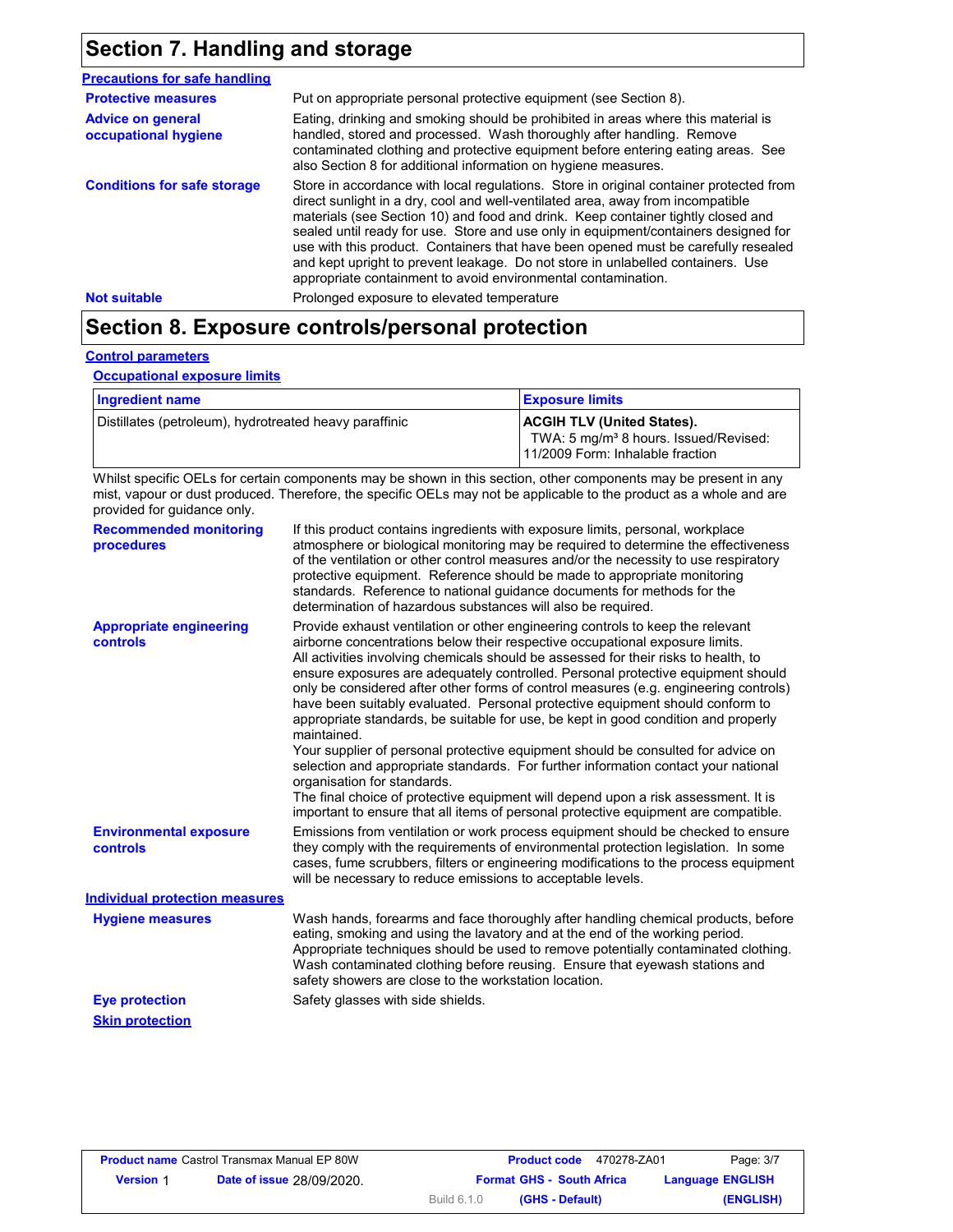## **Section 8. Exposure controls/personal protection**

| <b>Hand protection</b>        | Wear protective gloves if prolonged or repeated contact is likely. Wear chemical<br>resistant gloves. Recommended: Nitrile gloves. The correct choice of protective<br>gloves depends upon the chemicals being handled, the conditions of work and use,<br>and the condition of the gloves (even the best chemically resistant glove will break<br>down after repeated chemical exposures). Most gloves provide only a short time of<br>protection before they must be discarded and replaced. Because specific work<br>environments and material handling practices vary, safety procedures should be<br>developed for each intended application. Gloves should therefore be chosen in<br>consultation with the supplier/manufacturer and with a full assessment of the<br>working conditions. |  |
|-------------------------------|-------------------------------------------------------------------------------------------------------------------------------------------------------------------------------------------------------------------------------------------------------------------------------------------------------------------------------------------------------------------------------------------------------------------------------------------------------------------------------------------------------------------------------------------------------------------------------------------------------------------------------------------------------------------------------------------------------------------------------------------------------------------------------------------------|--|
| <b>Skin protection</b>        | Use of protective clothing is good industrial practice.<br>Personal protective equipment for the body should be selected based on the task<br>being performed and the risks involved and should be approved by a specialist<br>before handling this product.<br>Cotton or polyester/cotton overalls will only provide protection against light<br>superficial contamination that will not soak through to the skin. Overalls should be<br>laundered on a regular basis. When the risk of skin exposure is high (e.g. when<br>cleaning up spillages or if there is a risk of splashing) then chemical resistant aprons<br>and/or impervious chemical suits and boots will be required.                                                                                                           |  |
| <b>Other skin protection</b>  | Appropriate footwear and any additional skin protection measures should be<br>selected based on the task being performed and the risks involved and should be<br>approved by a specialist before handling this product.                                                                                                                                                                                                                                                                                                                                                                                                                                                                                                                                                                         |  |
| <b>Respiratory protection</b> | In case of insufficient ventilation, wear suitable respiratory equipment.<br>The correct choice of respiratory protection depends upon the chemicals being<br>handled, the conditions of work and use, and the condition of the respiratory<br>equipment. Safety procedures should be developed for each intended application.<br>Respiratory protection equipment should therefore be chosen in consultation with<br>the supplier/manufacturer and with a full assessment of the working conditions.                                                                                                                                                                                                                                                                                           |  |

## **Section 9. Physical and chemical properties**

| <b>Appearance</b>                                 |                                                                                                                                     |
|---------------------------------------------------|-------------------------------------------------------------------------------------------------------------------------------------|
| <b>Physical state</b>                             | Liguid.                                                                                                                             |
| <b>Colour</b>                                     | Amber                                                                                                                               |
| <b>Odour</b>                                      | Not available.                                                                                                                      |
| <b>Odour threshold</b>                            | Not available.                                                                                                                      |
| рH                                                | Not available.                                                                                                                      |
| <b>Melting point</b>                              | Not available.                                                                                                                      |
| <b>Boiling point</b>                              | Not available.                                                                                                                      |
| <b>Pour point</b>                                 | -42 $^{\circ}$ C                                                                                                                    |
| <b>Drop Point</b>                                 | Not available.                                                                                                                      |
| <b>Flash point</b>                                | Open cup: >180°C (>356°F) [Cleveland.]                                                                                              |
| <b>Evaporation rate</b>                           | Not available.                                                                                                                      |
| <b>Flammability (solid, gas)</b>                  | Not applicable. Based on - Physical state                                                                                           |
| Lower and upper explosive<br>(flammable) limits   | Not available.                                                                                                                      |
| <b>Vapour pressure</b>                            | Not available.                                                                                                                      |
| <b>Vapour density</b>                             | Not available.                                                                                                                      |
| <b>Relative density</b>                           | Not available.                                                                                                                      |
| <b>Density</b>                                    | <1000 kg/m <sup>3</sup> (<1 g/cm <sup>3</sup> ) at 15 <sup>°</sup> C                                                                |
| <b>Solubility</b>                                 | insoluble in water.                                                                                                                 |
| <b>Partition coefficient: n-</b><br>octanol/water | Not available.                                                                                                                      |
| <b>Auto-ignition temperature</b>                  | Not available.                                                                                                                      |
| <b>Decomposition temperature</b>                  | Not available.                                                                                                                      |
| <b>Viscosity</b>                                  | Kinematic: 79 mm <sup>2</sup> /s (79 cSt) at $40^{\circ}$ C<br>Kinematic: 9.5 to 10.5 mm <sup>2</sup> /s (9.5 to 10.5 cSt) at 100°C |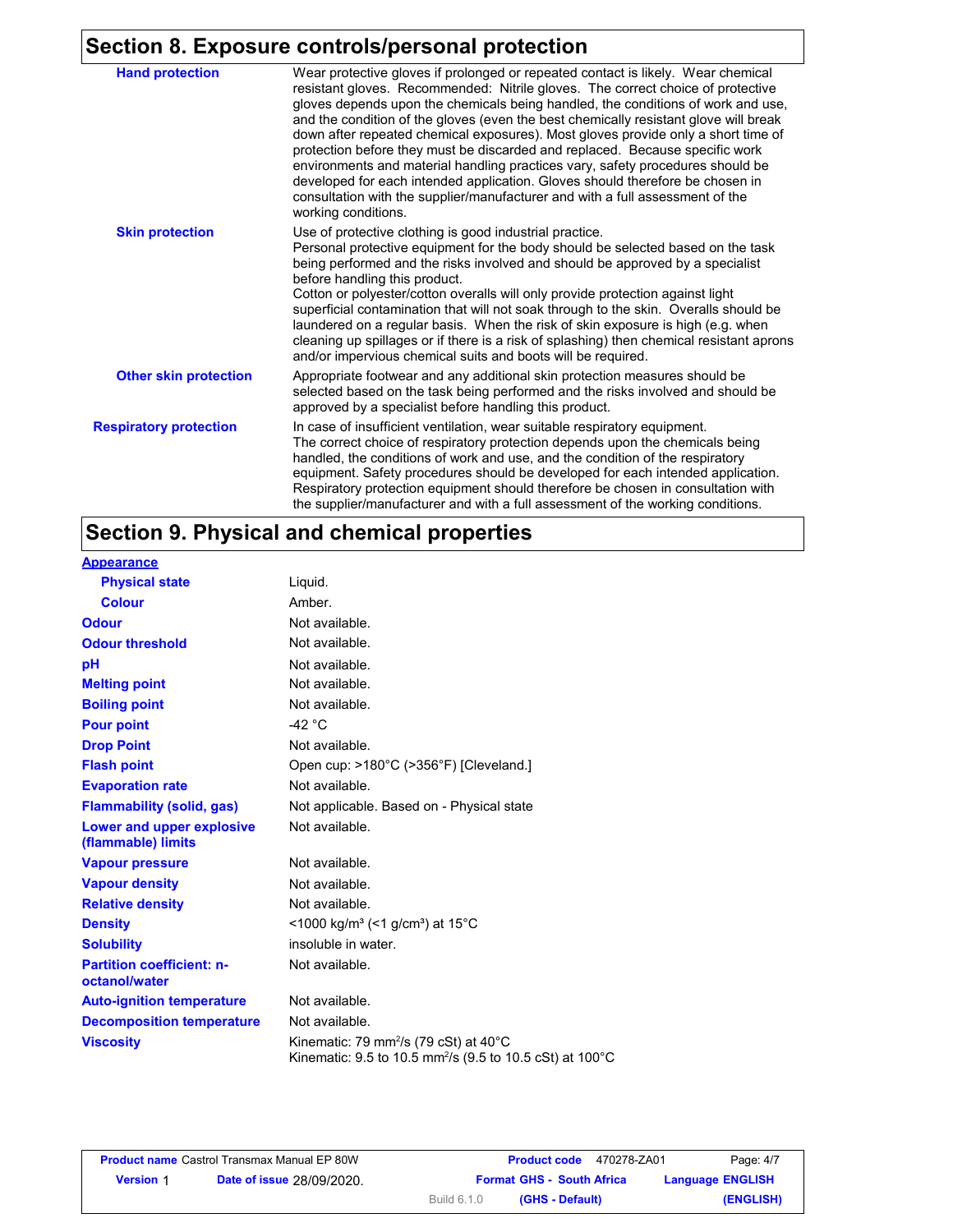# **Section 10. Stability and reactivity**

| No specific test data available for this product. Refer to Conditions to avoid and<br>Incompatible materials for additional information.                                |
|-------------------------------------------------------------------------------------------------------------------------------------------------------------------------|
| The product is stable.                                                                                                                                                  |
| Under normal conditions of storage and use, hazardous reactions will not occur.<br>Under normal conditions of storage and use, hazardous polymerisation will not occur. |
| Avoid all possible sources of ignition (spark or flame).                                                                                                                |
| Reactive or incompatible with the following materials: oxidising materials.                                                                                             |
| Under normal conditions of storage and use, hazardous decomposition products<br>should not be produced.                                                                 |
|                                                                                                                                                                         |

## **Section 11. Toxicological information**

### **Information on toxicological effects**

| Specific target organ toxicity (single exposure)                                           |                                                                                                                             |                 |                                       |                                 |
|--------------------------------------------------------------------------------------------|-----------------------------------------------------------------------------------------------------------------------------|-----------------|---------------------------------------|---------------------------------|
| <b>Name</b>                                                                                |                                                                                                                             | <b>Category</b> | <b>Route of</b><br>exposure           | <b>Target organs</b>            |
| (Z)-octadec-9-enylamine                                                                    |                                                                                                                             | Category 3      | Not applicable.                       | Respiratory tract<br>irritation |
| <b>Specific target organ toxicity (repeated exposure)</b>                                  |                                                                                                                             |                 |                                       |                                 |
| <b>Name</b>                                                                                |                                                                                                                             | <b>Category</b> | <b>Route of</b><br>exposure           | <b>Target organs</b>            |
| (Z)-octadec-9-enylamine                                                                    |                                                                                                                             | Category 2      | Not determined                        | Not determined                  |
| <b>Aspiration hazard</b><br>(Z)-octadec-9-enylamine                                        |                                                                                                                             |                 | <b>ASPIRATION HAZARD - Category 1</b> |                                 |
| <b>Information on likely routes</b><br>of exposure                                         | Routes of entry anticipated: Dermal, Inhalation.                                                                            |                 |                                       |                                 |
| <b>Potential acute health effects</b>                                                      |                                                                                                                             |                 |                                       |                                 |
| <b>Eye contact</b>                                                                         | No known significant effects or critical hazards.                                                                           |                 |                                       |                                 |
| <b>Inhalation</b>                                                                          | Vapour inhalation under ambient conditions is not normally a problem due to low<br>vapour pressure.                         |                 |                                       |                                 |
| <b>Skin contact</b>                                                                        | Defatting to the skin. May cause skin dryness and irritation.                                                               |                 |                                       |                                 |
| <b>Ingestion</b>                                                                           | No known significant effects or critical hazards.                                                                           |                 |                                       |                                 |
| <u>Symptoms related to the physical, chemical and toxicological characteristics</u>        |                                                                                                                             |                 |                                       |                                 |
| <b>Eye contact</b>                                                                         | No specific data.                                                                                                           |                 |                                       |                                 |
| <b>Inhalation</b>                                                                          | May be harmful by inhalation if exposure to vapour, mists or fumes resulting from<br>thermal decomposition products occurs. |                 |                                       |                                 |
| <b>Skin contact</b>                                                                        | Adverse symptoms may include the following:<br>irritation<br>dryness<br>cracking                                            |                 |                                       |                                 |
| <b>Ingestion</b>                                                                           | No specific data.                                                                                                           |                 |                                       |                                 |
| Delayed and immediate effects as well as chronic effects from short and long-term exposure |                                                                                                                             |                 |                                       |                                 |
| <b>Eye contact</b>                                                                         | Potential risk of transient stinging or redness if accidental eye contact occurs.                                           |                 |                                       |                                 |
| <b>Inhalation</b>                                                                          | Overexposure to the inhalation of airborne droplets or aerosols may cause irritation<br>of the respiratory tract.           |                 |                                       |                                 |
| <b>Skin contact</b>                                                                        | Prolonged or repeated contact can defat the skin and lead to irritation, cracking and/<br>or dermatitis.                    |                 |                                       |                                 |
| <b>Ingestion</b>                                                                           | Ingestion of large quantities may cause nausea and diarrhoea.                                                               |                 |                                       |                                 |
| <b>Potential chronic health effects</b>                                                    |                                                                                                                             |                 |                                       |                                 |
| <b>General</b>                                                                             | No known significant effects or critical hazards.                                                                           |                 |                                       |                                 |
| <b>Carcinogenicity</b>                                                                     | No known significant effects or critical hazards.                                                                           |                 |                                       |                                 |
| <b>Mutagenicity</b>                                                                        | No known significant effects or critical hazards.                                                                           |                 |                                       |                                 |
| <b>Teratogenicity</b>                                                                      | No known significant effects or critical hazards.                                                                           |                 |                                       |                                 |
| <b>Developmental effects</b>                                                               | No known significant effects or critical hazards.                                                                           |                 |                                       |                                 |
| <b>Fertility effects</b>                                                                   | No known significant effects or critical hazards.                                                                           |                 |                                       |                                 |

|                  | <b>Product name</b> Castrol Transmax Manual EP 80W | 470278-ZA01<br><b>Product code</b> | Page: 5/7               |
|------------------|----------------------------------------------------|------------------------------------|-------------------------|
| <b>Version 1</b> | <b>Date of issue 28/09/2020.</b>                   | <b>Format GHS - South Africa</b>   | <b>Language ENGLISH</b> |
|                  |                                                    | Build 6.1.0<br>(GHS - Default)     | (ENGLISH)               |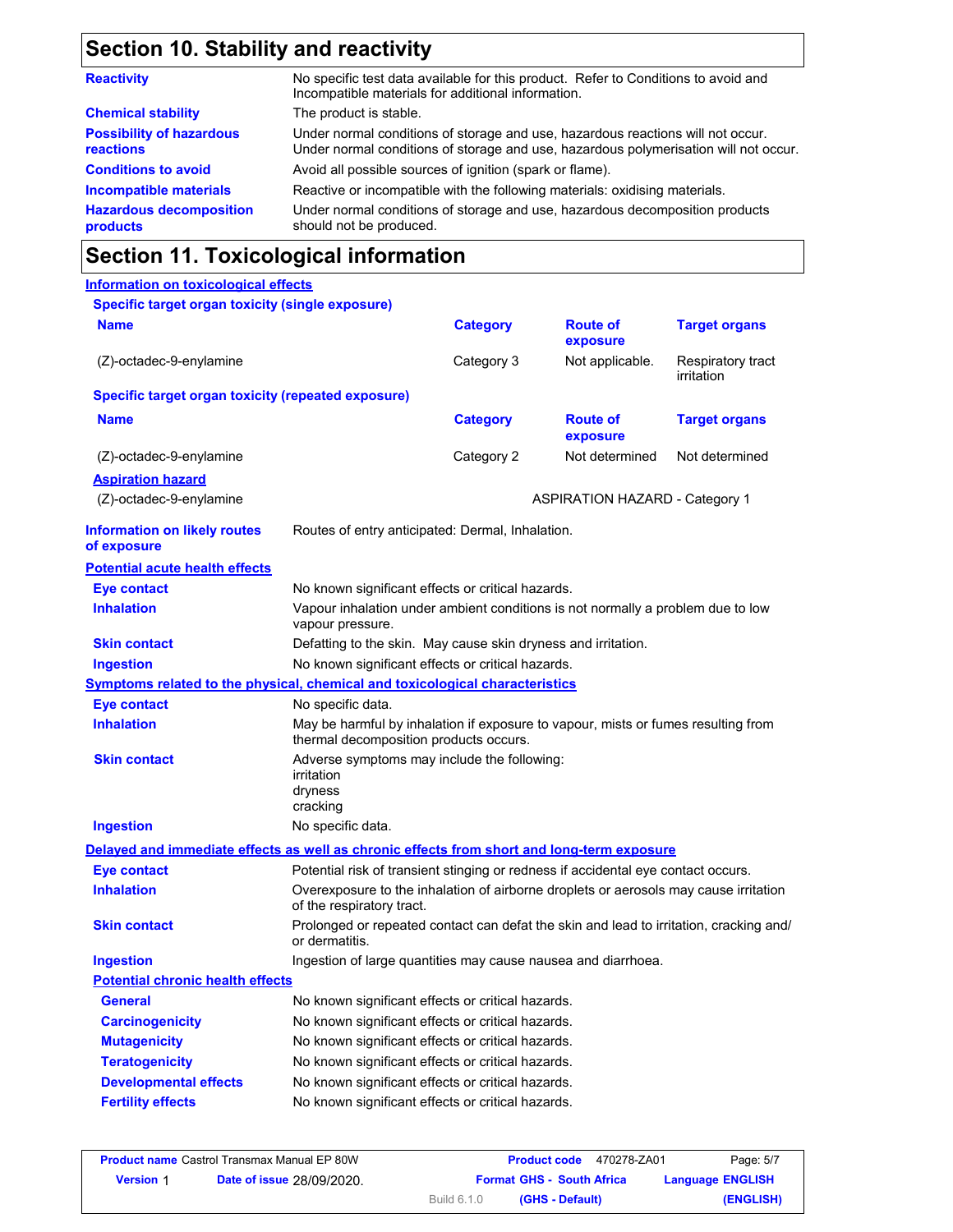### **Section 12. Ecological information**

| <b>Environmental effects</b>        | No known significant effects or critical hazards.                                                                         |
|-------------------------------------|---------------------------------------------------------------------------------------------------------------------------|
| <b>Persistence and</b>              |                                                                                                                           |
| degradability                       |                                                                                                                           |
| Expected to be biodegradable.       |                                                                                                                           |
| <b>Bioaccumulative potential</b>    |                                                                                                                           |
|                                     | This product is not expected to bioaccumulate through food chains in the environment.                                     |
| <b>Mobility</b>                     | Spillages may penetrate the soil causing ground water contamination.                                                      |
| <b>Other adverse effects</b>        | No known significant effects or critical hazards.                                                                         |
| <b>Other ecological information</b> | Spills may form a film on water surfaces causing physical damage to organisms.<br>Oxygen transfer could also be impaired. |

### **Section 13. Disposal considerations**

| <b>Disposal methods</b> | The generation of waste should be avoided or minimised wherever possible.<br>Significant quantities of waste product residues should not be disposed of via the<br>foul sewer but processed in a suitable effluent treatment plant. Dispose of surplus<br>and non-recyclable products via a licensed waste disposal contractor. Disposal of<br>this product, solutions and any by-products should at all times comply with the<br>requirements of environmental protection and waste disposal legislation and any<br>regional local authority requirements. Waste packaging should be recycled.<br>Incineration or landfill should only be considered when recycling is not feasible. This<br>material and its container must be disposed of in a safe way. Empty containers or |
|-------------------------|---------------------------------------------------------------------------------------------------------------------------------------------------------------------------------------------------------------------------------------------------------------------------------------------------------------------------------------------------------------------------------------------------------------------------------------------------------------------------------------------------------------------------------------------------------------------------------------------------------------------------------------------------------------------------------------------------------------------------------------------------------------------------------|
|                         | liners may retain some product residues. Avoid dispersal of spilt material and runoff<br>and contact with soil, waterways, drains and sewers.                                                                                                                                                                                                                                                                                                                                                                                                                                                                                                                                                                                                                                   |

### **Section 14. Transport information**

|                                      | <b>IMDG</b>              | <b>IATA</b>              |
|--------------------------------------|--------------------------|--------------------------|
| <b>UN number</b>                     | Not regulated.           | Not regulated.           |
| <b>UN proper</b><br>shipping name    | -                        | $\overline{\phantom{a}}$ |
| <b>Transport hazard</b><br>class(es) | $\blacksquare$           | $\overline{\phantom{a}}$ |
| <b>Packing group</b>                 | $\overline{\phantom{a}}$ | $\overline{\phantom{0}}$ |
| <b>Environmental</b><br>hazards      | No.                      | No.                      |
| <b>Additional</b><br>information     | ۰                        | $\overline{\phantom{a}}$ |

**Special precautions for user** Not available.

**Transport in bulk according to Annex II of Marpol and the IBC Code** Not available.

### **Section 15. Regulatory information**

#### **Regulation according to other foreign laws** All components are listed or exempted. All components are listed or exempted. All components are listed or exempted. All components are listed or exempted. All components are listed or exempted. **Philippines inventory** All components are listed or exempted. **(PICCS) China inventory (IECSC) Canada inventory status Australia inventory (AICS) Korea inventory (KECI) Japan inventory (ENCS) REACH Status** For the REACH status of this product please consult your company contact, as identified in Section 1.

|                  | <b>Product name Castrol Transmax Manual EP 80W</b> | 470278-ZA01<br><b>Product code</b> | Page: 6/7               |
|------------------|----------------------------------------------------|------------------------------------|-------------------------|
| <b>Version 1</b> | <b>Date of issue 28/09/2020.</b>                   | <b>Format GHS - South Africa</b>   | <b>Language ENGLISH</b> |
|                  |                                                    | Build 6.1.0<br>(GHS - Default)     | (ENGLISH)               |